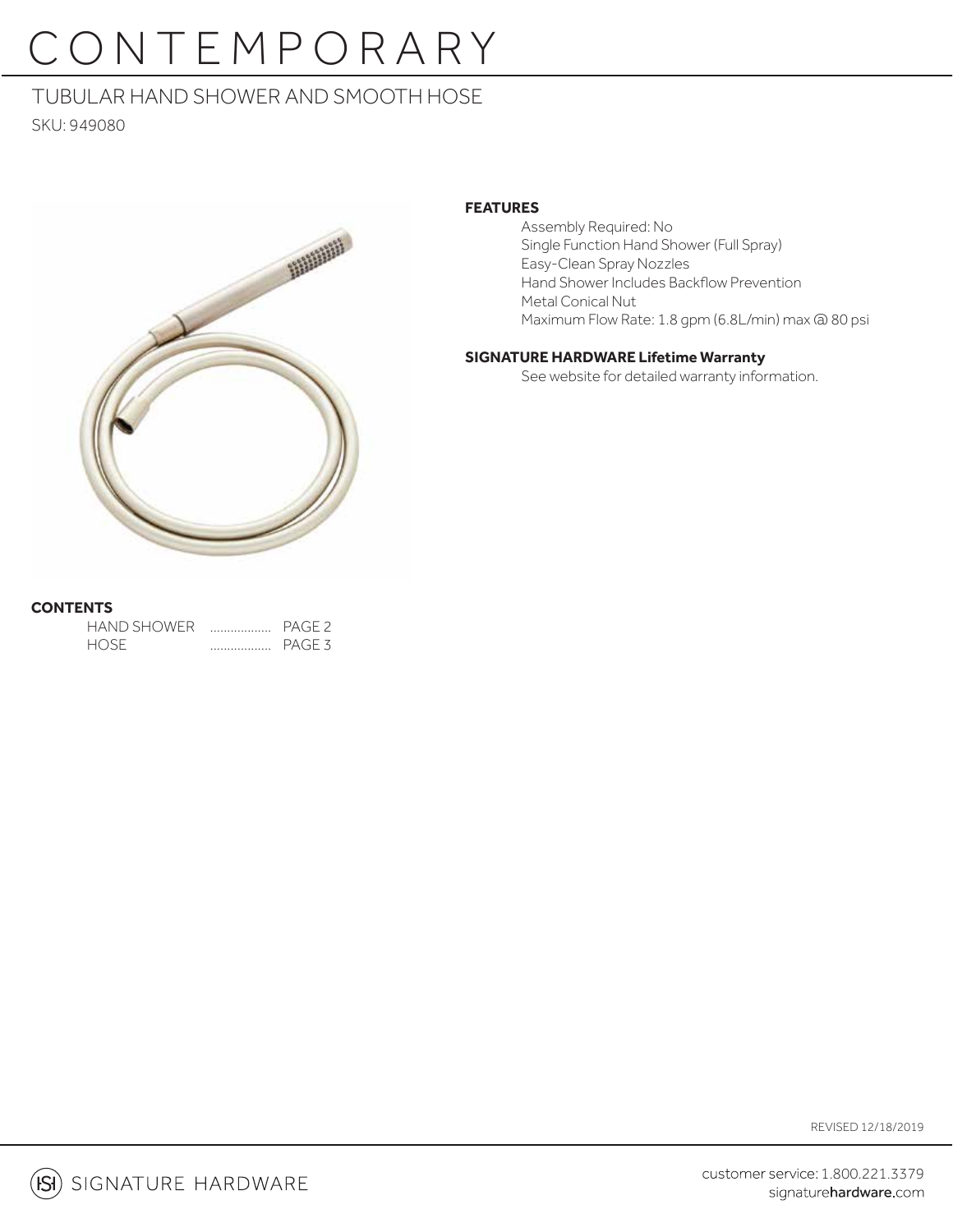# CONTEMPORARY

# TUBULAR HAND SHOWER SKU: 949080



#### **FEATURES**

 Material: ABS Shape: Round Length: 1-1/16" Width: 1-1/16" Height: 8-7/8"

#### **CODES/STANDARDS**

 cUPC ASME A112.18.1/CSA B125.1 ADA compliant (when installed according to ADA standards) ASME A112.18.3 WaterSense Massachusetts Accepted

**SIGNATURE HARDWARE LIFETIME WARRANTY** See website for warranty information



All dimensions and specifications are nominal and may vary. Use actual products for accuracy in critical situations.

PAGE 2 Code: SHHS4030GBN/SHHS4030GCP



customer service 1.800.221.3379 signaturehardware.com